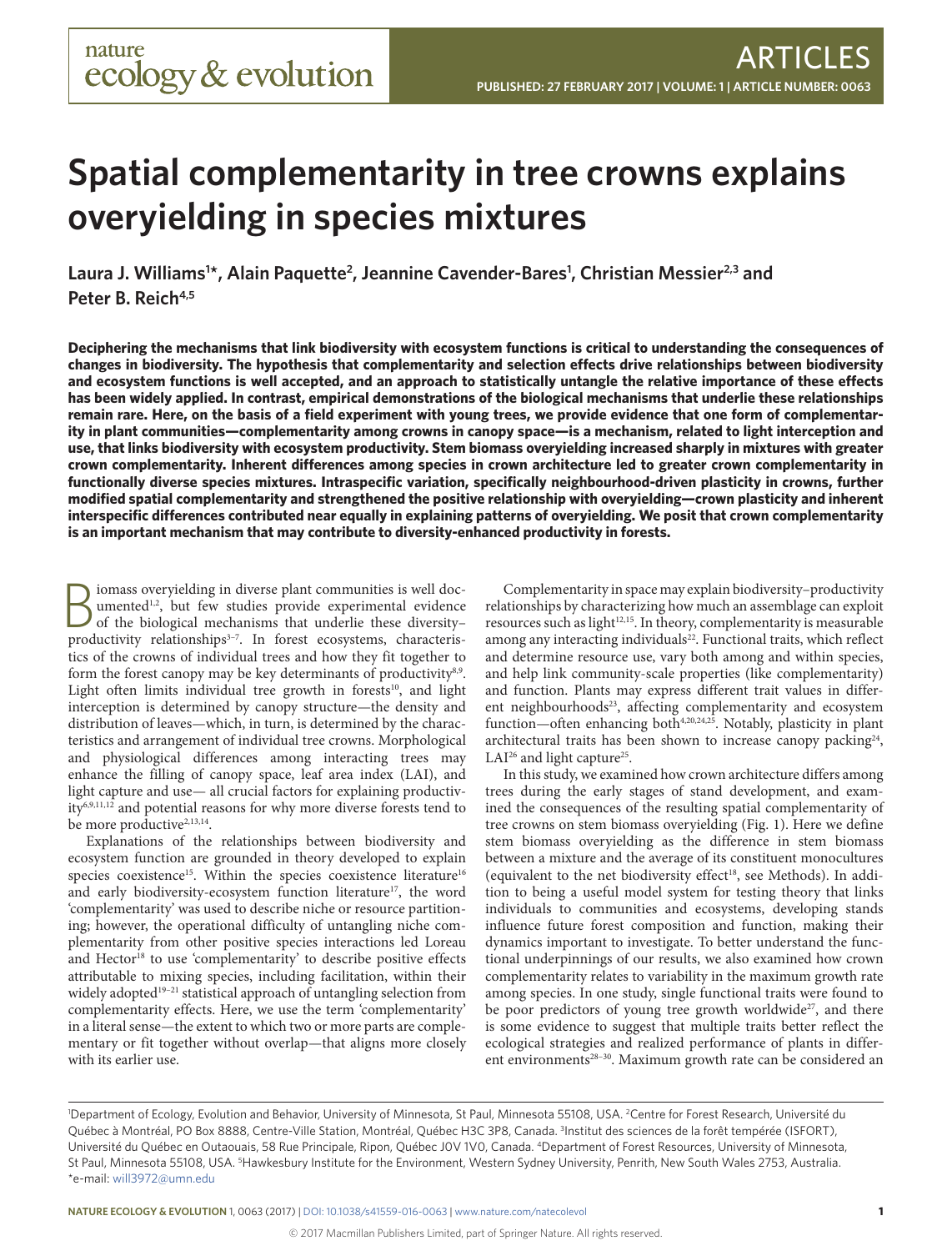

<span id="page-1-0"></span>**Figure 1 | Crown measurements and crown complementarity. a**, Crown radii were measured in strata from ground to treetop to characterize crown size and shape. **b**,**c**, Using these radii, crown complementarity was calculated for pairs of trees and subsequently averaged to give plot-level crown complementarity indices (CCI; equations (1) and (2) in Methods section). Crown complementarity was calculated for tree pairs by modelling each tree as a stack of elliptical cylinders (**b**; simplified as rectangles), and calculating the difference between trees in terms of their crown volume within each stratum (**c**; dark grey or white; light grey is the volume shared by both trees) and summing those differences across all strata before expressing this total difference in strata occupation as a proportion of the combined volume of the pair of trees. **d**, An east-facing view of a *Betula papyrifera* and *Pinus strobus* mixture (size and spacing of one row of trees to scale; mean north and south crown radii in dark green, standard deviation in light green) showing the approximate range in solar elevation through the growing season; depicted for noon, 9 am and 3 pm (Eastern Standard Time) from 21 June (orange) to 21 September (yellow).

integrated performance trait<sup>31</sup> that is associated with shade tolerance (Supplementary Fig. 1) and the suite of functional traits that influence both a plant's resource strategy and its performance in different environments<sup>32</sup>.

We hypothesized that tree crown size and shape would differ both between species and within species across different neighbourhoods, leading to variation in crown complementarity among species mixtures. We predicted that greater variation in maximum growth rate among species would be associated with greater crown complementarity and, moreover, that mixtures with greater variability in maximum growth rate would show greater crown complementarity, even when holding species richness constant. Finally, we expected that crown complementarity would help explain stem biomass overyielding, with the relationship mostly determined by inherent differences in crowns across species, but strengthened by neighbourhood-driven plasticity.

To assess these hypotheses, we characterized individual tree crowns and applied a series of novel crown complementarity indices (CCIs; see Methods, [Fig. 1](#page-1-0) and Supplementary Fig. 2) across a high-density tree diversity experiment in southern Quebec, Canada. This experiment is composed of 12 common temperateboreal tree species planted in monocultures and 25 functionally diverse mixed-species communities (see Methods). Since diversity in functional traits and species richness tend to covary closely<sup>[33](#page-5-27),34</sup>, their relative importance can be difficult to untangle<sup>15,[33](#page-5-27),35</sup>. In this experiment, we untangled their relative importance by establishing gradients of species richness and functional diversity along orthogonal axes<sup>19,36</sup>. CCIs quantify vertical partitioning of strata within canopy space. This is probably the main axis on which trees partition light in our high-density system with evenly spaced trees and relatively low solar elevation [\(Fig. 1d](#page-1-0)), and links the CCIs with the well-recognized ecological importance of canopy stratification<sup>37</sup>. By comparing three CCIs for each mixture—(1) the complementarity observed in the mixture  $(CCI_{obs})$ , (2) the complementarity predicted for the mixture on the basis of the crown size and shape of constituent species in monoculture ( $\text{CCI}_{\text{pred}}$ ), and (3) the arithmetic mean of the complementarity of constituent species observed in monocultures (CCI $_{\overline{mono}}$ )—we examined how variation among and within species contributes to crown complementarity and its relationship with stem biomass overyielding (see Methods and Supplementary Fig. 2).

### **Results**

We found that crown size and shape differed within and among species four years after the experiment was planted (Supplementary Tables 1 and 2), and led to differences among mixtures in crown complementarity. Within species, considerable variation was observed both within and among neighbourhoods (Supplementary Table 2). As a result of these differences in crowns, crown complementarity observed in species mixtures (CCI<sub>obs</sub>) ranged from 0.20 to 0.68 (Supplementary Fig. 3), covering much of the potential range from zero to complete  $(CCI = 1)$  complementarity.

Realized differences in crown size and shape among trees led to greater crown complementarity being observed in 23 of 25 mixtures, versus the average in their constituent monocultures (CCI<sub>obs</sub>>CCI<sub>mono</sub>; Supplementary Fig. 3). Crown complementarity was predicted to be, on average, 29% greater in mixtures—purely due to inherent interspecies differences—than crown complementarity in constituent monocultures  $(CCI_{pred} > CCI_{\overline{mono}}$  in all mixtures). Plasticity caused observed crown complementarity to be significantly greater than that predicted from monoculture-grown trees  $(CCI_{obs} > CCI_{pred})$  in four of the 25 mixtures and significantly less than predicted  $\text{(CCI}_{obs} < \text{CCI}_{pred}$ ) in five mixtures (*P*<0.05).

Mixtures composed of species with greater differences in their maximum growth rates had greater crown complementarity. Functional dispersion (FDis) of the maximum growth rate among species, which is a measure of how much the species within a mixture functionally differ, explained 64% of the variation in  $\text{CCI}_{obs}$ among mixtures (coefficient of determination  $r^2$  = 0.64, regression coefficient  $b = 0.29$ ,  $t_{23} = 6.43$ ,  $P < 0.001$ ; [Fig. 2](#page-2-0)). The number of species (two or four) within a mixture did not affect CCI<sub>obs</sub> (variance ratio  $F_{1,22}=0.014, P=0.91$ ).

Furthermore, this crown complementarity was positively and strongly associated with patterns of stem biomass overyielding. Plots ranged from modest net underyielding for stem biomass (−6.7 Mg ha<sup>-1</sup>) to considerable net overyielding (33.4 Mg ha<sup>-1</sup>). CCI<sub>obs</sub> explained 61% of variation among all species mixtures in stem biomass overyielding  $(r^2=0.61, b=65.43, t_{23}=6.01, P<0.001$ ; [Fig. 3](#page-2-1)). No interaction with species richness was observed, and the strong positive relationship held when two- and four-species mixtures were considered alone (two species:  $r^2 = 0.61$ ,  $b = 66.10$ ,  $t_{12} = 4.34$ , *P*=0.001; four species:  $r^2$ =0.60, *b*=55.96,  $t_8$ =3.45, *P*=0.009; [Fig. 3](#page-2-1)). We statistically separated stem biomass overyielding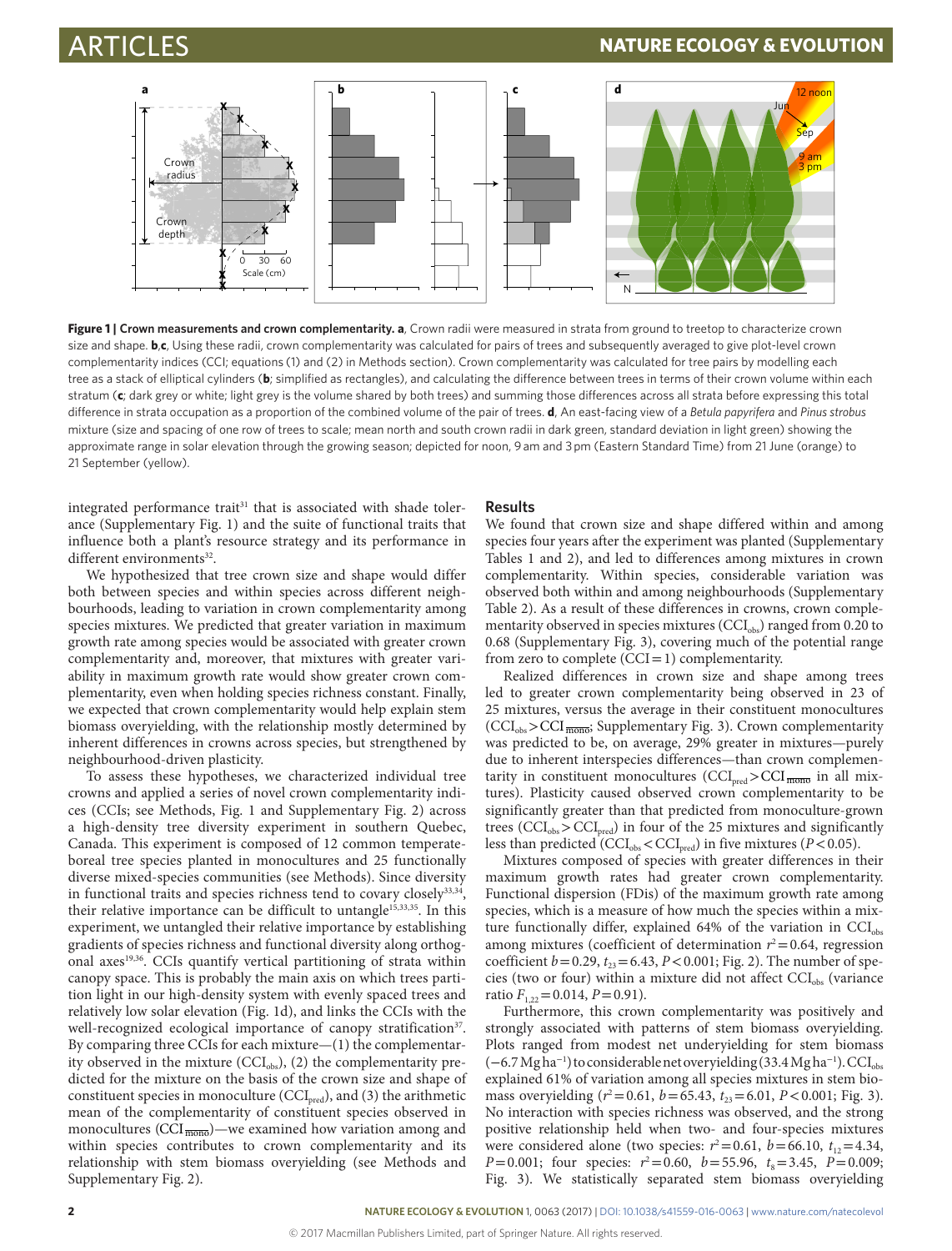## **NATURE ECOLOGY & EVOLUTION**



<span id="page-2-0"></span>**Figure 2 | Functional dispersion of maximum growth rate and crown complementarity.** Across all mixtures (two-, four- and twelve-species; *n*= 25), functional dispersion (FDis; see Methods) of the maximum growth rate was positively associated with variation in the observed crown complementarity (CCI<sub>obs</sub>;  $r^2 = 0.64$ ,  $b = 0.29$ ,  $t_{23} = 6.43$ ,  $P < 0.001$ ).

into what have been labelled 'selection effects' (SEs) and 'complementarity effects' (CEs)<sup>18</sup>, both of which are underpinned by biological interactions<sup>3</sup> (see Supplementary Note). Note, as discussed above, this usage of the word complementarity is not directly parallel to how we use the term in defining 'crown complementarity'. Both SEs and CEs contributed to the overall patterns of stem biomass overyielding<sup>19</sup> and its relationship with CCI<sub>obs</sub>; with SEs tending to be stronger (Supplementary Fig. 4 and Supplementary Note).

The relationship between CCI<sub>obs</sub> and stem biomass overyielding was explained, but only in part, by overyielding in crown size (difference between the mean crown volume of trees in a mixture and the mean crown volume of trees in constituent monocultures; because trees in the mixtures were planted in equal abundance and <1% of stems had died, this approximates overyielding in crown volume at the plot level—see Methods). CCI<sub>obs</sub> remained a significant predictor of stem biomass overyielding even after accounting for crown volume overyielding  $(t_{22}=4.41, P<0.001)$ . Crown volume overyielding and CCI<sub>obs</sub> together explained 75% of variation in stem biomass overyielding, and hierarchical partitioning (see Methods) revealed that 56% of the variation explained was attributable to CCI<sub>obs</sub> with the remaining 44% attributable to crown volume overyielding. Thus, crown complementarity probably contributed to stem biomass overyielding both through larger crowns and through greater production per unit crown.

Inherent interspecies differences and plasticity together drove the relationship between CCI<sub>obs</sub> and stem biomass overyielding. This is revealed by how stem biomass overyielding was related to differences between the three crown complementarity indices (Supplementary Fig. 2). The net difference in crown complementarity between monoculture- and mixture-grown trees  $(CCI<sub>obs</sub> - CCI<sub>mono</sub>)$ , a measure that represents the effects of both plasticity and inherent interspecies differences, had a strong relationship with stem biomass overyielding  $(r^2=0.70, b=74.79, t_{23}=7.25, P<0.001;$ [Fig. 4a\)](#page-3-0). Considered alone, crown complementarity attributable to interspecies differences (CCIpred−CCI mono) was positively associated with stem biomass overyielding ( $r^2$  = 0.31, *b* = 63.90, *t*<sub>23</sub> = 3.19, *P*=0.004; [Fig. 4b\)](#page-3-0); crown complementarity attributable to plasticity (CCI<sub>obs</sub>–CCI<sub>pred</sub>) was also positively associated with stem biomass overyielding  $(r^2=0.34, b=76.09, t_{23}=3.46, P=0.002$ ; [Fig. 4c](#page-3-0)) and further strengthened the overall relationship.



<span id="page-2-1"></span>**Figure 3 | Crown complementarity and stem biomass overyielding.**

Observed crown complementarity (CCI<sub>obs</sub>) was positively associated with overyielding of stem biomass across all species mixtures (thick black line; *n*= 25, *r* <sup>2</sup>= 0.61, *b*= 65.43, *t*23= 6.01, *P*< 0.001), and when two-species mixtures (dashed line; *n*= 14; *r* <sup>2</sup>= 0.61, *b*= 66.10, *t*12= 4.34, *P*= 0.001) and four-species mixtures (grey line; *n* = 10; *r*<sup>2</sup> = 0.60, *b* = 55.96, *t*<sub>8</sub> = 3.45, *P*= 0.009) were considered alone.

### **Discussion**

In this study of young experimental tree communities where a gradient in functional diversity was established orthogonally to species richness, spatial complementarity of tree crowns in mixtures was strongly and positively related to functional diversity (functional dispersion among species in maximum growth rate) and to stem biomass overyielding. This provides novel evidence for a mechanism spatial complementarity—by which functional diversity links with complementarity and enhances productivity, building on past studies that show greater spatial complementarity causes greater resource capture<sup>5,[6,](#page-5-6)[25](#page-5-21)[,38](#page-5-33)</sup>. Overall, these findings suggest that spatial partitioning within canopies, as captured by crown complementarity, is important in enhancing the productivity of these young tree communities, and could be a mechanism contributing to the global trend of diversity enhancing productivity within forests<sup>[2](#page-5-1)</sup>.

Here, among communities of equal species number, we found patterns of overyielding were explained by crown complementarity, and crown complementarity, in turn, was explained by the functional diversity of mixtures [\(Fig. 3\)](#page-2-1). Previous studies of mature forest have found that species richness does<sup>24</sup> or does not<sup>[39](#page-5-34)</sup> explain canopy filling. The latter study also found no relationship between species richness and patterns of productivity. Taken together, these results leave open the prospect of crown complementarity acting as a mechanism in the many cases where relationships between diversity (as captured by numbers of species or functional traits) and productivity are observed<sup>[2](#page-5-1)</sup>.

The foundation for crown complementarity in mixtures was variation within and among species in crown size and shape, including the influence of neighbourhood-driven plasticity within species. Plastic contributions to crown complementarity were nearly equal to the contributions of interspecies differences in their strength of association with stem biomass overyielding. Plasticity did not always enhance crown complementarity—reflecting the poor ecological combining ability of certain species in this experimental context<sup>19</sup>—but plastic shifts in complementarity, overall, were positively associated with biomass overyielding.

Our method of characterizing crown complementarity is simple, yet its positive relationship with stem biomass overyielding was robust. The relationship was stronger than the relationship between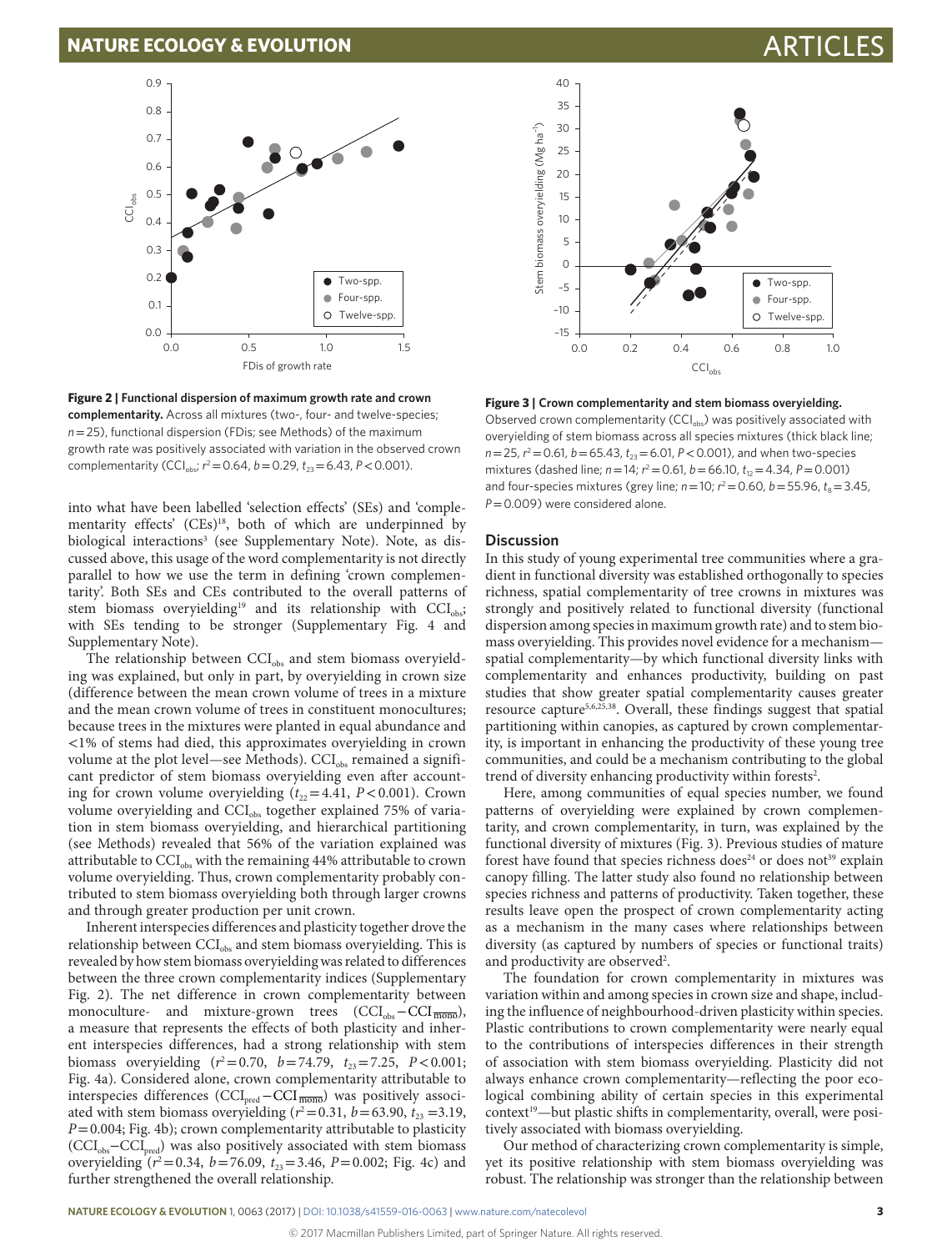# **NATURE ECOLOGY & EVOLUTION**



<span id="page-3-0"></span>**Figure 4 | Differences between three indices of crown complementarity and stem biomass overyielding. a**–**c**, Across all species mixtures (two-, four- and twelve-species;  $n=$  25), stem biomass overyielding was positively associated with the net difference in crown complementarity between mixture- and monoculture-grown trees (**a**; CCI<sub>obs</sub> − CCI<sub>mono</sub>; *r*²= 0.70, *b* = 74.79, *t<sub>23</sub>* = 7.25, *P* < 0.001), the contribution of interspecies differences to complementarity (**b**; CCIpred −CCImono; *r* <sup>2</sup>= 0.31, *b*= 63.90, *t*<sup>23</sup> =3.19, *P*= 0.004) and the contribution of plasticity to complementarity (**c**; CCIobs *−* CCIpred; *r* <sup>2</sup>= 0.34, *b*= 76.09, *t*<sub>23</sub> = 3.46, *P* = 0.002).

crown complementarity and crown volume overyielding. Moreover, positive relationships were observed with stem biomass overyielding when crown complementarity was calculated using only the volume ([Fig. 3\)](#page-2-1), the volume weighted by leaf area or mass (Supplementary Fig. 5), or an independent dataset of LAI (Supplementary Fig. 6 and Supplementary Methods).

Light capture and use probably underlie the positive relationship between crown complementarity and stem biomass overyielding. Crown complementarity might lead to overyielding in mixtures by increasing overall light interception (because more canopy space is occupied allowing more leaf area to intercept light) and/or light-use efficiency (because plants throughout the canopy differ in their light response curves). Both probably matter<sup>[6](#page-5-6)[,7](#page-5-35)[,11](#page-5-7),[12](#page-5-8)[,24](#page-5-20),[25,](#page-5-21)[38](#page-5-33)</sup>.

We found variability in maximum growth rate, a measure of functional diversity, was strongly and positively associated with crown complementarity in mixtures. Variation among trees in growth rate may first generate vertical partitioning within the canopy, especially in even-aged stands like ours, and increase light interception. Variation in growth rate may subsequently enable effective partitioning of light environments within the canopy because growth rate aligns with shade tolerance and traits indicative of a tree's resource strategy[32](#page-5-26) (Supplementary Fig. 1)—and increase overall light-use efficiency. These findings, gleaned from young stands, appear consistent with the long-standing observation that mixing fast-growing shade-intolerant species with slow-growing shade-tolerant species can enhance productivity in forests<sup>40,[41](#page-5-37)</sup>.

Interactions among trees in young stands are of foremost importance in shaping forests. Since our results come from even-aged stands, they may be especially relevant for plantation forestry or regenerating forests following stand-replacing disturbance, and provide a strong empirical basis for developing forestry practices that favour diversity<sup>42</sup>, such as multi-species plantations that may be more productive and resilient<sup>[43](#page-5-39)</sup>. As stands develop, the relationship between diversity and productivity probably changes<sup>[21](#page-5-40)</sup> as do attributes of species that contribute to complementarity, but we anticipate the underlying principles of complementarity, and resultant effects, will remain<sup>44</sup>.

Partitioning of canopy space and light are general mechanisms for enhancing productivity that are likely to be widespread. However, many other factors such as other limiting resources, community assembly processes, direct and indirect anthropogenic influences, and architectural constraints may influence whether the effects of these mechanisms would be observed as clearly in other systems. More work is needed to assess the strength of these mechanisms across different systems and at different developmental stages. Finally, it is also possible that stem biomass overyielding could increase crown complementarity and/or that the direction of causation could vary through time. However, there are plausible mechanisms by which functional diversity can increase crown complementarity and in turn increase stem biomass overyielding; therefore, this interpretation appears more parsimonious than the reverse, which needs to invoke some other latent driver of overyielding.

This study experimentally demonstrates that the spatial complementarity of tree crowns, attributable to both intraspecific and interspecific differences in crown morphology and physiology (maximum growth rate and associated light response), explains patterns of stem biomass overyielding across functionally diverse, young tree communities. Alongside mechanisms such as spatial partitioning of belowground resources<sup>5</sup>, facilitation<sup>45</sup> and plant–soil feedbacks[46](#page-5-43)[,47,](#page-5-44) spatial partitioning of the canopy may be a general biological mechanism by which diversity can enhance productivity in tree communities.

### **Methods**

**Experimental design.** This study uses a high-density tree-diversity experiment established as part of the International Diversity Experiment Network with Trees (IDENT)<sup>[36](#page-5-30)</sup>. The design is described in detail in ref. <sup>19</sup>. In brief, the experiment was established at Ste-Anne-de-Bellevue (Quebec, Canada, 45° 26′N, 73° 56′W, 39 m above sea level) in spring 2009 on a flat, high-input agricultural field with sandy soil (approximately 70 cm deep, overtopping clay). The mean annual temperature is 6.2 °C and precipitation is 963mm [\(http://www.climate.](http://www.climate.weatheroffice.gc.ca) [weatheroffice.gc.ca\)](http://www.climate.weatheroffice.gc.ca).

Seedlings of 12 common North American temperate-boreal tree species were planted 0.5 m apart in a grid pattern within plots  $4 \times 4$  m in size (64 trees per plot). Plots were spaced 1m apart. In total, we examined 37 plots: 12 monocultures, 14 two-species mixtures, 10 four-species mixtures and 1 twelve-species mixture. Given the small size of the plots, we use the term 'neighbourhood' interchangeably with 'plot'.

The combinations of species planted in two- and four-species mixtures were chosen at random using a stratified design intended to untangle functional diversity from species richness by including plots of the same species richness varying in functional diversity, thus creating two orthogonal gradients. To do this, functional dispersion (FDis)<sup>48</sup> was calculated for all possible mixtures of two and four species using a range of functionally important traits, these mixtures were binned into classes representing the entire gradient of FDis, and mixtures were randomly chosen from within each class (for details, see refs [19](#page-5-15)[,36](#page-5-30)). Seven gymnosperm species, *Abies balsamea* (L.) Mill, *Larix laricina* (Du Roi) K. Koch, *Picea glauca* (Moench) Voss, *Picea rubens* Sarg., *Pinus resinosa* Aiton, *Pinus strobus* L. and *Thuja occidentalis* L., and five angiosperm species, *Acer rubrum* L., *Acer saccharum* Marsh., *Betula papyrifera* Marsh., *B. alleghaniensis* Britt. and *Quercus rubra* L. were planted. Within plots, an equal number of trees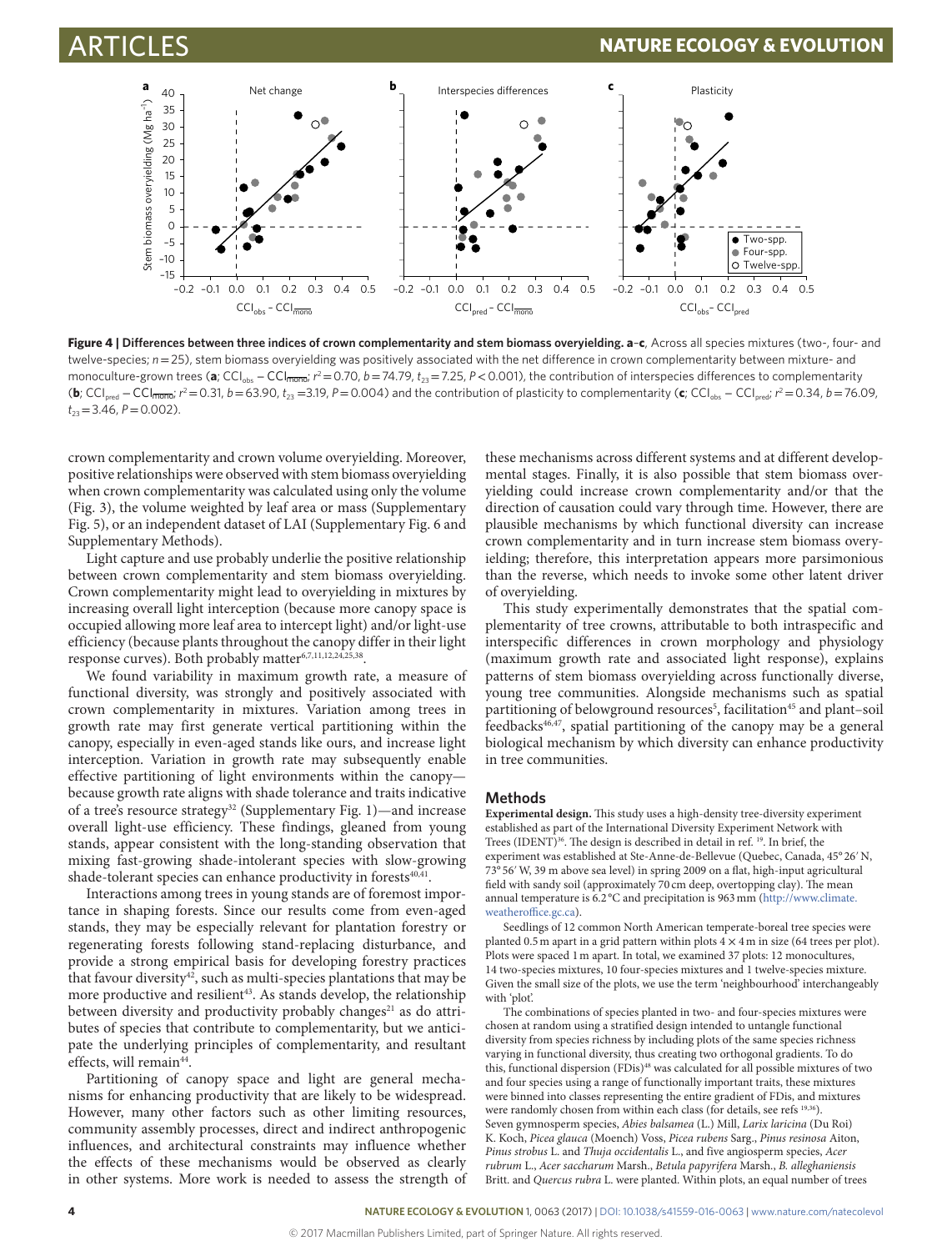# **NATURE ECOLOGY & EVOLUTION ARTICLES ARTICLES ARTICLES**

of each species was planted, and species were arranged at random with restrictions to avoid clumping (for details, see ref. [19\)](#page-5-15). Seedlings were one-year (all deciduous species except *Quercus rubra*) or two-years (all evergreen species and *Q. rubra*) old at the time of planting. The site was fenced to exclude large herbivores, and volunteer understory plants were hand-weeded regularly.

**Field measurements.** To minimize edge effects, all measurements excluded trees in the outermost row or column on the four sides of each plot, and focused on the interior 36 trees where species were planted in equal proportions. Measurements were taken four years after planting, by which time the canopy had closed on almost all plots.

Height and basal diameter (0.05m above the ground) of each tree was measured at the end of the growing season. Stem volume for each tree was estimated as basal diameter squared multiplied by height (*D*<sup>2</sup> *H*), and was multiplied by literature-derived values of wood density<sup>49</sup> to estimate stem biomass.

Focal trees for crown measurements were selected at random from the 36 interior trees of each plot. Six trees were measured in each monoculture, four per species in each two-species mixture, three per species in each four-species mixture and two per species in the 12-species mixture, for 328 trees in total. If a selected tree was unrepresentative of trees on the plot (for example, it was damaged, or substantially smaller or larger than conspecifics), another was selected at random.

Over two weeks during peak leaf area (12 to 25 July 2012), the crown dimensions of focal trees were measured ([Fig. 1a\)](#page-1-0). Trees ranged from 0.56 to 4.96m in height with a mean height of 2.10m across the 12 species. We considered each tree to be composed of a series of strata 0.30 or 0.60m in height from the ground to the top of the tree; strata were 0.30m in height from 0.00 to 2.10m, and 0.60m in height above 2.10m due to the difficulty of measuring above this height. For each tree, we measured the maximum radius of the foliage horizontally from the centre of the tree's stem in each of the four cardinal directions (north, south, east, west) for each stratum. Together, these measurements provide an estimate of the outside dimensions of a crown analogous to a stack of boxes 0.30m (or 0.60m) in height fitted tightly around the crown.

**Calculations of stem biomass overyielding.** For each of the 25 mixed-species plots, a measure of stem biomass overyielding (equivalent to the net biodiversity effect<sup>[18](#page-5-14)</sup>) was calculated as the stem biomass of trees observed in a mixture minus the stem biomass of trees of the same species grown in monoculture (weighted by the proportion of each species initially planted in the mixture, such that mortality was considered a treatment effect; in total, 9 of 1,332 trees died), and was expressed per hectare.

**Characterizing crown size and shape.** We characterized the size and shape of each focal tree using the crown-dimensions measurements ([Fig. 1a](#page-1-0)). For crown size, we calculated crown volume (estimated as stacked elliptical cylinders), maximum crown radius (the mean radius at the widest point of the crown), and crown depth (expressed as a proportion of tree height).

For crown shape, the four sets of crown radius measurements (north, south, east and west) were averaged for each stratum to give each focal tree a mean profile. We fitted the beta distribution to these profiles using the optim function in R version 3.2.1 (ref. [50\)](#page-5-47), and extracted the two shape parameters (*a* and *b*) of the distribution<sup>51</sup> (Supplementary Methods). The mean, mode, variance and skew of each estimated distribution were then calculated as estimators of crown shape.

For each size and shape measurement for each species, the phenotypic plasticity index (PI)[52](#page-5-49) was used to characterize variation among plots (monoculture and all  $\operatorname{mixtures};$   $\text{PI}_{\text{among plots}})$  and the mean variation among conspecific trees within plots (PIwithin plots) (Supplementary Methods).

**Characterizing crown complementarity.** To assess the partitioning of canopy space, we introduce an index of crown complementarity that is based on the difference among trees in crown volume within strata from the ground to the top of the canopy [\(Fig. 1b,c](#page-1-0)). For each focal tree, crown volume was calculated from the crown dimensions measurements by treating each stratum as an elliptical cylinder. Crown complementarity (CC) was calculated for a pair of trees as the difference in crown volume (*V*) between the two trees (*i* and *j*) in each stratum (*k*) summed across all strata. The total difference in crown volume was expressed as a proportion of the combined volume of the pair of trees, as follows:

$$
CC_{ij} = \frac{\sum |V_{ik} - V_{jk}|}{V_i + V_j} \tag{1}
$$

The crown complementarity index (CCI) for a plot (*p*) was calculated by averaging the crown complementarity (CC) of all possible pairs of measured trees (*n*):

$$
CCI_{p} = \frac{\sum (CC_{ij})}{n}
$$
 (2)

Note that measured trees were not necessarily adjacent, and pairs included trees of the same species. This reflects the random arrangement of species within plots and accounts for the possibility that variation among conspecific trees affects the crown complementarity of an assemblage. CCI measures that remove the effect of conspecific variation were also calculated and showed that the relationship between crown complementarity and stem biomass overyielding held regardless of whether conspecific variation was included (data not shown).

Conceptually, CCI represents the extent to which trees in an assemblage occupy different strata. The index is designed to represent the partitioning of strata across the plot rather than to represent individual trees or tree pairs, and results (not shown) were very similar if calculated at the plot rather than tree level.

Using the CCI, crown complementarity was calculated in three ways for each mixed-species plot. These three indices allow us to untangle the contributions of inherent interspecies differences, neighbourhood-driven plasticity and conspecific differences to crown complementarity (Supplementary Fig. 2). First, we calculated the 'observed' crown complementarity  $(CCI_{obs})$  by using the trees actually growing together in the mixed-species plot. This index includes the effects of interspecies differences, conspecific differences and neighbourhooddriven plasticity in crowns. Second, we calculated the 'predicted' crown complementarity  $(CCI_{\text{pred}})$  by superimposing the sizes and shapes of monoculturegrown trees of the constituent species on to a hypothetical mixed-species plot, and calculating complementarity among these trees. This index represents how complementary trees would be in a mixture if they did not change in size or shape from when they were grown in monoculture. CCI<sub>pred</sub> includes both interspecies differences and variation among conspecifics; we compared this measure with CCI<sub>obs</sub> to quantify how neighbourhood-driven plasticity in crowns influences complementarity. Third, we calculated the 'mean monoculture' crown complementarity ( $CCI_{\overline{mono}}$ ) by calculating the observed crown complementarity for each of the constituent species in monoculture and taking the average across those complementarity values. We compared  $CCI_{\overline{mono}}$  with  $CCI_{\text{pred}}$  to quantify how interspecies differences contributed to crown complementarity, and with CCI<sub>obs</sub> to quantify how interspecies differences and plasticity together contributed to crown complementarity.

Note that unlike expected biomass production in mixtures, which is arithmetically calculated such that by definition it equals the mean biomass of its constituent species in monocultures and indicates nothing about overyielding, CCI<sub>pred</sub> can be less than, equal to or greater than  $\text{CCI}_{\overline{mono}}$ Comparing CCI<sub>pred</sub> with CCI<sub>mono</sub> indicates whether crown complementarity in mixtures is expected to be greater than that in monocultures (whether overyielding in crown complementarity is expected) purely on the basis of interspecies differences.

Our index of crown complementarity implicitly assumes that leaves are distributed evenly throughout the volume occupied by the tree crown, which is unlikely to be true<sup>8</sup>. However, the vertical distribution of leaves—included by weighting the crown volume of each stratum with coarse estimates of leaf area or leaf mass—had little effect on patterns of crown complementarity among assemblages or on its relationship with overyielding (Supplementary Fig. 5 and Supplementary Methods). This indicates that our results are unlikely to be confounded by an uneven distribution of leaves through tree crowns.

**Maximum growth rate.** For each species, maximum growth rate was assigned according to the 90th percentile increase in stem biomass from 2009 to 2012 using all trees in the three blocks of the experiment not used in the present study. Maximum growth rate was strongly and negatively correlated with shade tolerance<sup>53</sup>, as predicted from the literature<sup>[54,](#page-5-51)55</sup>, but angiosperms had a faster maximum growth rate for a given shade tolerance than gymnosperms (assessed with standardized major-axis regression<sup>56</sup>; Supplementary Fig. 1). For each mixed-species plot, FDis<sup>48</sup> in the maximum growth rate was calculated as a measure of variation among species.

**Statistical analyses.** All trees measured for a given treatment—that is, species within a given monoculture or mixture—were located within the same plot. Therefore, any differences among treatments might be attributable to neighbourhood effects or any other spatially correlated difference. However, we expect little overestimation of neighbourhood effects because all plots are close and the site's topography is flat with little variation in soil texture or depth (further homogenized by decades of ploughing and disking).

One-way ANOVA was used to assess differences in crown size and shape among species and among neighbourhoods for each species, and to assess differences among the three indices of crown complementarity (CCI<sub>obs</sub>, CCI<sub>pred</sub> and  $CCI_{\overline{mono}}$ ) for each mixed-species plot. For analyses of the differences among the three indices the sequential Bonferroni procedure<sup>57</sup> was used to correct for multiple comparisons. Pairwise comparisons were assessed using Tukey's honestsignificant-difference tests where significant differences were detected. We assessed whether variation among species in maximum growth rate explained CCI<sub>obs</sub> using simple linear regression. Finally, the hypothesized relationship between CCI<sub>obs</sub> and stem biomass overyielding was also tested with simple linear regression. To assess whether associations between CCI<sub>obs</sub> and stem biomass overyielding simply reflected overyielding in crown volume, we calculated the independent and joint contribution of CCI<sub>obs</sub> and crown volume overyielding to stem biomass overyielding using hierarchical partitioning<sup>[58](#page-5-55)</sup>.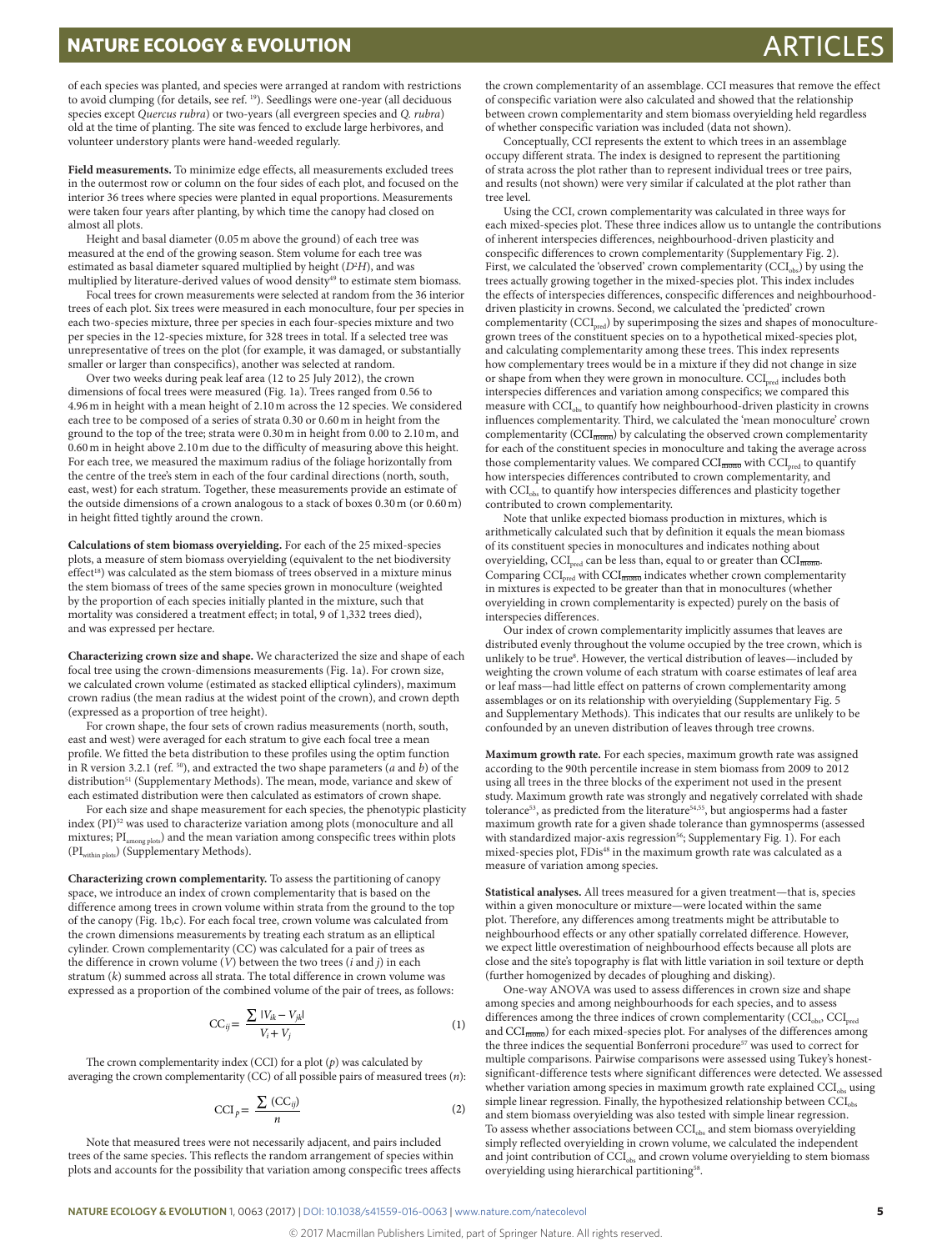To assess the contribution of interspecies differences and plasticity in crowns to the association between CCI<sub>obs</sub> and biomass overyielding, we regressed stem

biomass overyielding against CCI<sub>obs</sub>−CCI<sub>mono</sub>, CCI<sub>pred</sub>−CCI<sub>mono</sub> and CCI<sub>obs</sub>−CCI<sub>pred</sub>. For all analyses, assumptions of normality, homogeneity of variance and linearity, where relevant, were assessed using boxplots and residual plots. All calculations and analyses were implemented in R version 3.2.1 (ref. <sup>[50](#page-5-47)</sup>).

**Data availability.** Data that support the findings of this study are available from the corresponding author on reasonable request.

### Received 8 November 2016; accepted 20 December 2016; published 27 February 2017

### **References**

- <span id="page-5-0"></span>1. Tilman, D., Isbell, F. & Cowles, J. M. Biodiversity and ecosystem functioning. *Annu. Rev. Ecol. Evol. Syst.* **45,** 471–493 (2014).
- <span id="page-5-1"></span>2. Liang, J. *et al.* Positive biodiversity–productivity relationship predominant in global forests. *Science* **354,** 196 (2016).
- <span id="page-5-2"></span>3. Cardinale, B. J. *et al.* The functional role of producer diversity in ecosystems. *Am. J. Bot.* **98,** 572–592 (2011).
- <span id="page-5-18"></span>4. Ashton, I. W., Miller, A. E., Bowman, W. D. & Suding, K. N. Niche complementarity due to plasticity in resource use: plant partitioning of chemical N forms. *Ecology* **91,** 3252–3260 (2010).
- <span id="page-5-32"></span>5. Mueller, K. E., Tilman, D., Fornara, D. A. & Hobbie, S. E. Root depth distribution and the diversity–productivity relationship in a long-term grassland experiment. *Ecology* **94,** 787–793 (2013).
- <span id="page-5-6"></span>6. Sapijanskas, J., Paquette, A., Potvin, C., Kunert, N. & Loreau, M. Tropical tree diversity enhances light capture through crown plasticity and spatial and temporal niche differences. *Ecology* **95,** 2479–2492 (2014).
- <span id="page-5-35"></span>7. Vojtech, E., Loreau, M., Yachi, S., Spehn, E. M. & Hector, A. Light partitioning in experimental grass communities. *Oikos* **117,** 1351–1361 (2008).
- <span id="page-5-3"></span>8. Horn, H. S. *The Adaptive Geometry of Trees* Vol. 3 (Princeton Univ. Press, 1971).
- <span id="page-5-4"></span>9. Pretzsch, H. Canopy space filling and tree crown morphology in mixed-species stands compared with monocultures. *For. Ecol. Manage.* **327,** 251–264 (2014).
- <span id="page-5-5"></span>10. Pacala, S. W. *et al.* Forest models defined by field measurements: estimation, error analysis and dynamics. *Ecol. Monogr.* **66,** 1–43 (1996).
- <span id="page-5-7"></span>11. Reich, P. B. Key canopy traits drive forest productivity. *Proc. R. Soc. B* **279,** 2128–2134 (2012).
- <span id="page-5-8"></span>12. Yachi, S. & Loreau, M. Does complementary resource use enhance ecosystem functioning? A model of light competition in plant communities. *Ecol. Lett.* **10,** 54–62 (2007).
- <span id="page-5-9"></span>13. Paquette, A. & Messier, C. The effect of biodiversity on tree productivity: from temperate to boreal forests. *Glob. Ecol. Biogeogr.* **20,** 170–180 (2011).
- <span id="page-5-10"></span>14. Ewel, J. J., Celis, G. & Schreeg, L. Steeply increasing growth differential between mixture and monocultures of tropical trees. *Biotropica* **47,** 162–171 (2015).
- <span id="page-5-11"></span>15. Tilman, D., Lehman, C. L. & Thomson, K. T. Plant diversity and ecosystem productivity: theoretical considerations. *Proc. Natl Acad. Sci. USA* **94,** 1857–1861 (1997).
- <span id="page-5-12"></span>16. Werner, E. E. Species packing and niche complementarity in three sunfishes. *Am. Nat.* **111,** 553–578 (1977).
- <span id="page-5-13"></span>17. Naeem, S., Thompson, L. J., Lawler, S. P., Lawton, J. H. & Woodfin, R. M. Declining biodiversity can alter the performance of ecosystems. *Nature* **368,** 734–737 (1994).
- <span id="page-5-14"></span>18. Loreau, M. & Hector, A. Partitioning selection and complementarity in biodiversity experiments. *Nature* **412,** 72–76 (2001).
- <span id="page-5-15"></span>19. Tobner, C. M. *et al.* Functional identity is the main driver of diversity effects in young tree communities. *Ecol. Lett.* **19,** 638–647 (2016).
- <span id="page-5-19"></span>20. Zuppinger-Dingley, D. *et al.* Selection for niche differentiation in plant communities increases biodiversity effects. *Nature* **515,** 108–111 (2014).
- <span id="page-5-40"></span>21. Reich, P. B. *et al.* Impacts of biodiversity loss escalate through time as redundancy fades. *Science* **336,** 589–592 (2012).
- <span id="page-5-16"></span>22. Bolnick, D. I. *et al.* Why intraspecific trait variation matters in community ecology. *Trends Ecol. Evol.* **26,** 183–192 (2011).
- <span id="page-5-17"></span>23. Abakumova, M., Zobel, K., Lepik, A. & Semchenko, M. Plasticity in plant functional traits is shaped by variability in neighbourhood species composition. *New Phytol.* **211**, 455–463 (2016).
- <span id="page-5-20"></span>24. Jucker, T., Bouriaud, O. & Coomes, D. A. Crown plasticity enables trees to optimize canopy packing in mixed-species forests. *Funct. Ecol.* **29,** 1078–1086 (2015).
- <span id="page-5-21"></span>25. Zhu, J., van der Werf, W., Anten, N. P. R., Vos, J. & Evers, J. B. The contribution of phenotypic plasticity to complementary light capture in plant mixtures. *New Phytol.* **207,** 1213–1222 (2015).
- <span id="page-5-22"></span>26. Sorrensen-Cothern, K. A., Ford, E. D. & Sprugel, D. G. A model of competition incorporating plasticity through modular foliage and crown development. *Ecol. Monogr.* **63,** 277–304 (1993).
- <span id="page-5-23"></span>27. Paine, C. E. T. *et al.* Globally, functional traits are weak predictors of juvenile tree growth, and we do not know why. *J. Ecol.* **103,** 978–989 (2015).
- <span id="page-5-24"></span>28. Marks, C. & Lechowicz, M. Alternative designs and the evolution of functional diversity. *Am. Nat.* **167,** 55–66 (2006).
- 29. Kraft, N. J. B., Godoy, O. & Levine, J. M. Plant functional traits and the multidimensional nature of species coexistence. *Proc. Natl Acad. Sci. USA* **112,** 797–802 (2015).
- 30. Laughlin, D. C. & Messier, J. Fitness of multidimensional phenotypes in dynamic adaptive landscapes. *Trends Ecol. Evol.* **30,** 487–496 (2015).
- <span id="page-5-25"></span>31. Violle, C. *et al.* Let the concept of trait be functional! *Oikos* **116,** 882–892 (2007).
- <span id="page-5-26"></span>32. Reich, P. B. The world–wide 'fast–slow' plant economics spectrum: a traits manifesto. *J. Ecol.* **102,** 275–301 (2014).
- <span id="page-5-27"></span>33. Reich, P. B. *et al.* Species and functional group diversity independently influence biomass accumulation and its response to CO<sup>2</sup> and N. Proc. Natl *Acad. Sci. USA* **101,** 10101–10106 (2004).
- <span id="page-5-28"></span>34. Cadotte, M. W., Carscadden, K. & Mirotchnick, N. Beyond species: functional diversity and the maintenance of ecological processes and services. *J. Appl. Ecol.* **48,** 1079–1087 (2011).
- <span id="page-5-29"></span>35. Hector, A. *et al.* Plant diversity and productivity experiments in European grasslands. *Science* **286,** 1123–1127 (1999).
- <span id="page-5-30"></span>36. Tobner, C. M., Paquette, A., Reich, P. B., Gravel, D. & Messier, C. Advancing biodiversity–ecosystem functioning science using high-density tree-based experiments over functional diversity gradients. *Oecologia* **174,** 609–621 (2014).
- <span id="page-5-31"></span>37. Parker, G. G. & Brown, M. J. Forest canopy stratification—Is it useful? *Am. Nat.* **155,** 473–484 (2000).
- <span id="page-5-33"></span>38. Loreau, M. Biodiversity and ecosystem functioning: a mechanistic model. *Proc. Natl Acad. Sci. USA* **95,** 5632–5636 (1998).
- <span id="page-5-34"></span>39. Seidel, D. *et al.* The relationship between tree species richness, canopy space exploration and productivity in a temperate broad-leaf mixed forest. *For. Ecol. Manage.* **310,** 366–374 (2013).
- <span id="page-5-36"></span>40. Kelty, M. J. Productivity of New England hemlock/hardwood stands as affected by species composition and canopy structure. *For. Ecol. Manage.* **28,** 237–257 (1989).
- <span id="page-5-37"></span>41. Morin, X., Fahse, L., Scherer-Lorenzen, M. & Bugmann, H. Tree species richness promotes productivity in temperate forests through strong complementarity between species. *Ecol. Lett.* **14,** 1211–1219 (2011).
- <span id="page-5-38"></span>42. Messier, C., Puettmann, K. J. & Coates, K. D. *Managing Forests as Complex Adaptive Systems: Building Resilience to the Challenge of Global Change* (Routledge, 2013).
- <span id="page-5-39"></span>43. Paquette, A. & Messier, C. The role of plantations in managing the world's forests in the Anthropocene. *Front. Ecol. Environ.* **8,** 27–34 (2010).
- <span id="page-5-41"></span>44. Ewel, J. J. & Mazzarino, M. J. Competition from below for light and nutrients shifts productivity among tropical species. *Proc. Natl Acad. Sci. USA* **105,** 18836–18841 (2008).
- <span id="page-5-42"></span>45. Wright, A., Schnitzer, S. A. & Reich, P. B. Living close to your neighbors: the importance of both competition and facilitation in plant communities. *Ecology* **95,** 2213–2223 (2014).
- <span id="page-5-43"></span>46. Eisenhauer, N. Aboveground–belowground interactions as a source of complementarity effects in biodiversity experiments. *Plant Soil* **351,** 1–22 (2012).
- <span id="page-5-44"></span>47. Nguyen, N. H. *et al.* Ectomycorrhizal and saprotrophic fungal diversity are linked to different tree community attributes in a field-based tree experiment. *Mol. Ecol.* **25**, 4032–4046 (2016).
- <span id="page-5-45"></span>48. Laliberté, E. & Legendre, P. A distance-based framework for measuring functional diversity from multiple traits. *Ecology* **91,** 299–305 (2010).
- <span id="page-5-46"></span>49. Chave, J. *et al.* Towards a worldwide wood economics spectrum. *Ecol. Lett.* **12,** 351–366 (2009).
- <span id="page-5-47"></span>50. *R: A Language and Environment for Statistical Computing* (R Foundation for Statistical Computing, 2015).
- <span id="page-5-48"></span>51. Bolker, B. M. *Ecological Models and Data in R* (Princeton Univ. Press, 2008).
- <span id="page-5-49"></span>52. Valladares, F., Sanchez-Gomez, D. & Zavala, M. A. Quantitative estimation of phenotypic plasticity: bridging the gap between the evolutionary concept and its ecological applications. *J. Ecol.* **94,** 1103–1116 (2006).
- <span id="page-5-50"></span>53. Niinemets, Ü. & Valladares, F. Tolerance to shade, drought, and waterlogging of temperate Northern Hemisphere trees and shrubs. *Ecol. Monogr.* **76,** 521–547 (2006).
- <span id="page-5-51"></span>54. Sendall, K. M., Lusk, C. H. & Reich, P. B. Trade-offs in juvenile growth potential vs. shade tolerance among subtropical rain forest trees on soils of contrasting fertility. *Funct. Ecol.* **30,** 845–855 (2016).
- <span id="page-5-52"></span>55. Walters, M. B. & Reich, P. B. Are shade tolerance, survival, and growth linked? Low light and nitrogen effects on hardwood seedlings. *Ecology* **77,** 841–853 (1996).
- <span id="page-5-53"></span>56. Warton, D. I., Duursma, R. A., Falster, D. S. & Taskinen, S. smatr 3—an R package for estimation and inference about allometric lines. *Methods Ecol. Evol.* **3,** 257–259 (2012).
- <span id="page-5-54"></span>57. Quinn, G. P. & Keough, M. J. *Experimental Design And Data Analysis For Biologists* (Cambridge Univ. Press, 2002).
- <span id="page-5-55"></span>58. MacNally, R. & Walsh, C. J. Hierarchical partitioning public-domain software. *Biodivers. Conserv.* **13,** 659–660 (2004).